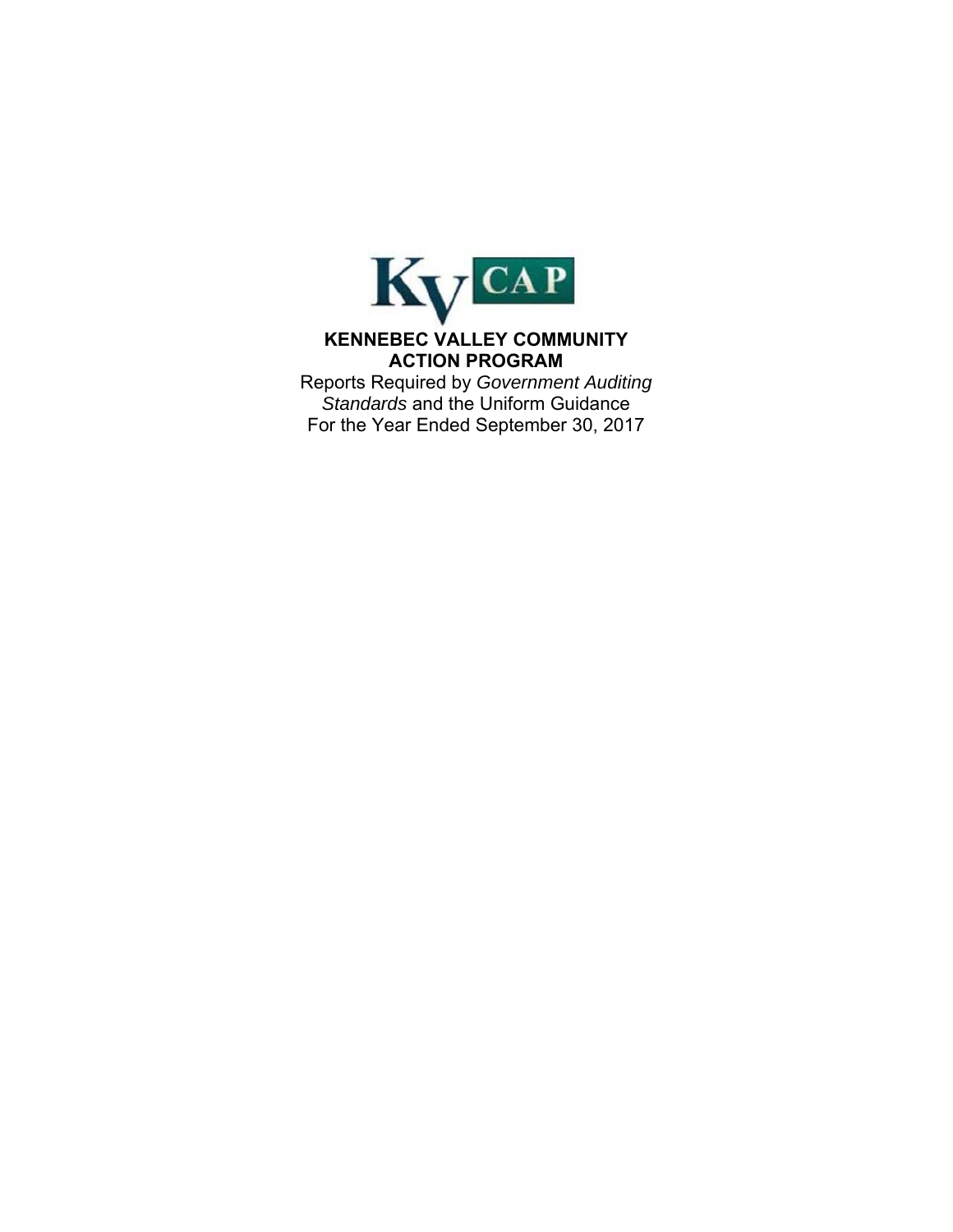## KENNEBEC VALLEY COMMUNITY ACTION PROGRAM Reports Required by Government Auditing Standards and the Uniform Guidance For the Year Ended September 30, 2017

| Report                                                                                                                                                                                                                   | <u>Page</u> |
|--------------------------------------------------------------------------------------------------------------------------------------------------------------------------------------------------------------------------|-------------|
| Independent Auditors' Report on Internal Control Over Financial Reporting and on<br>Compliance and Other Matters Based on an Audit of Financial Statements Performed in<br>Accordance with Government Auditing Standards | $1 - 2$     |
| Independent Auditors' Report on Compliance for Each Major Program and on Internal<br>Control Over Compliance Required by the Uniform Guidance                                                                            | $3 - 5$     |
| Schedule of Expenditures of Federal Awards                                                                                                                                                                               | $6 - 7$     |
| Notes to Schedule of Expenditures of Federal Awards                                                                                                                                                                      | 8           |
| <b>Schedule of Findings and Questioned Costs:</b>                                                                                                                                                                        |             |
| Section I – Summary of Auditor's Results                                                                                                                                                                                 | 9           |
| Section II – Findings Required to be Reported Under Government Auditing Standards                                                                                                                                        | 9           |
| Section III – Findings and Questioned Costs for Federal Awards                                                                                                                                                           | 9           |
| Section IV – Prior Year Findings Required and Questioned Costs for Federal Awards                                                                                                                                        | 10          |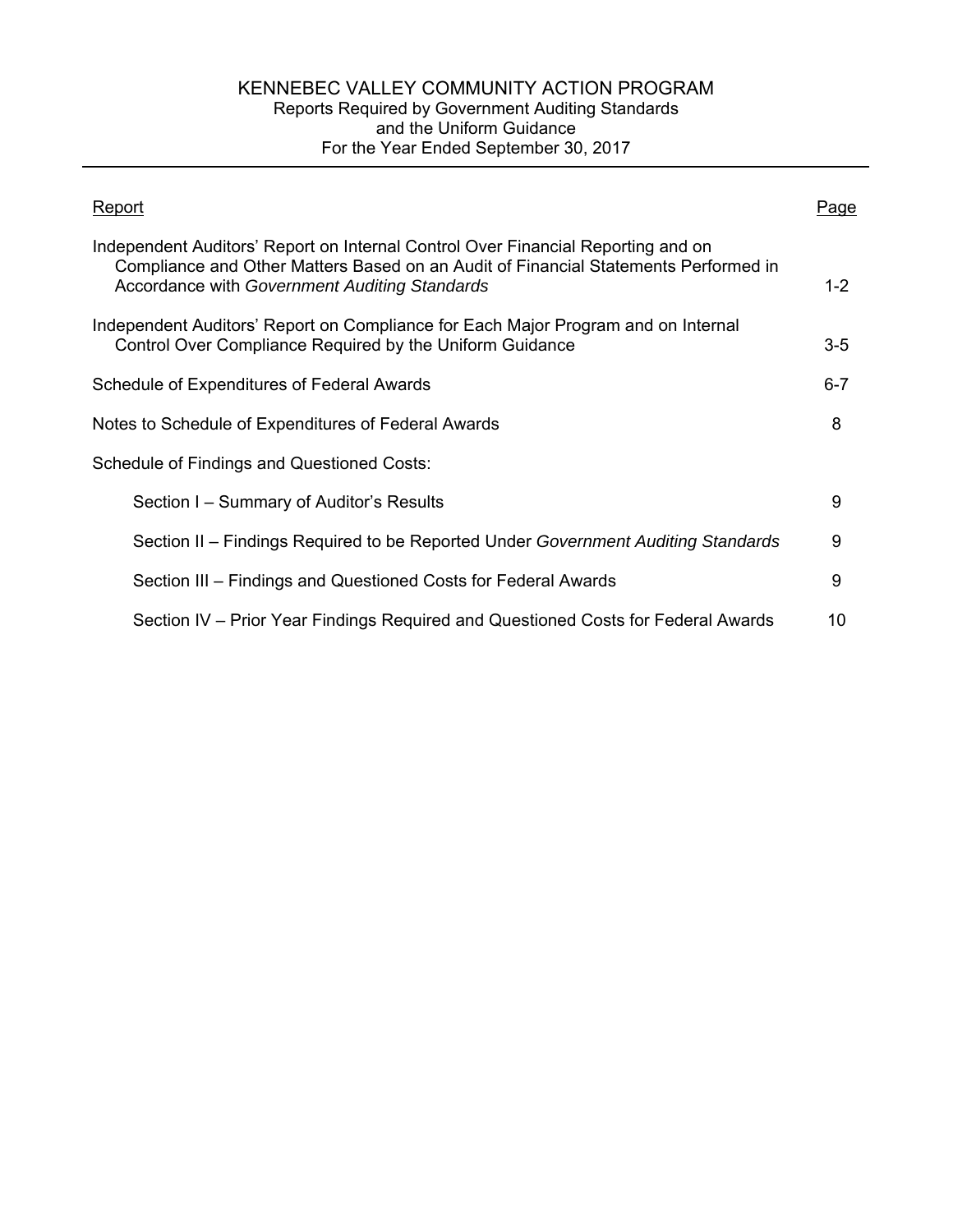

#### **INDEPENDENT AUDITORS' REPORT ON INTERNAL CONTROL OVER FINANCIAL REPORTING AND ON COMPLIANCE AND OTHER MATTERS BASED ON AN AUDIT OF FINANCIAL STATEMENTS PERFORMED IN ACCORDANCE WITH** *GOVERNMENT AUDITING STANDARDS*

To the Board of Directors of Kennebec Valley Community Action Program

We have audited, in accordance with the auditing standards generally accepted in the United States of America and the standards applicable to financial audits contained in *Government Auditing Standards* issued by the Comptroller General of the United States, the financial statements of Kennebec Valley Community Action Program (a nonprofit organization), which comprise the statement of financial position as of September 30, 2017, and the related statements of activities and cash flows for the year then ended, and the related notes to the financial statements, and we have issued our report thereon dated March 12, 2018.

## **Internal Control Over Financial Reporting**

In planning and performing our audit of the financial statements, we considered Kennebec Valley Community Action Program's internal control over financial reporting (internal control) to determine the audit procedures that are appropriate in the circumstances for the purpose of expressing our opinion on the financial statements, but not for the purpose of expressing an opinion on the effectiveness of Kennebec Valley Community Action Program's internal control. Accordingly, we do not express an opinion on the effectiveness Kennebec Valley Community Action Program's internal control.

A *deficiency in internal control* exists when the design or operation of a control does not allow management or employees, in the normal course of performing their assigned functions, to prevent, or detect and correct, misstatements on a timely basis. A *material weakness* is a deficiency, or a combination of deficiencies, in internal control, such that there is a reasonable possibility that a material misstatement of the entity's financial statements will not be prevented, or detected and corrected on a timely basis. A *significant deficiency* is a deficiency, or a combination of deficiencies, in internal control that is less severe than a material weakness, yet important enough to merit attention by those charged with governance.

Our consideration of internal control was for the limited purpose described in the first paragraph of this section and was not designed to identify all deficiencies in internal control that might be material weaknesses or significant deficiencies. Given these limitations, during our audit, we did not identify any deficiencies in internal control that we consider to be material weaknesses. However, material weaknesses may exist that have not been identified.

#### **Compliance and Other Matters**

As part of obtaining reasonable assurance about whether Kennebec Valley Community Action Program's financial statements are free from material misstatement, we performed tests of its compliance with certain provisions of laws, regulations, contracts, and grant agreements, noncompliance with which could have a direct and material effect on the determination of financial statement amounts. However, providing an opinion on compliance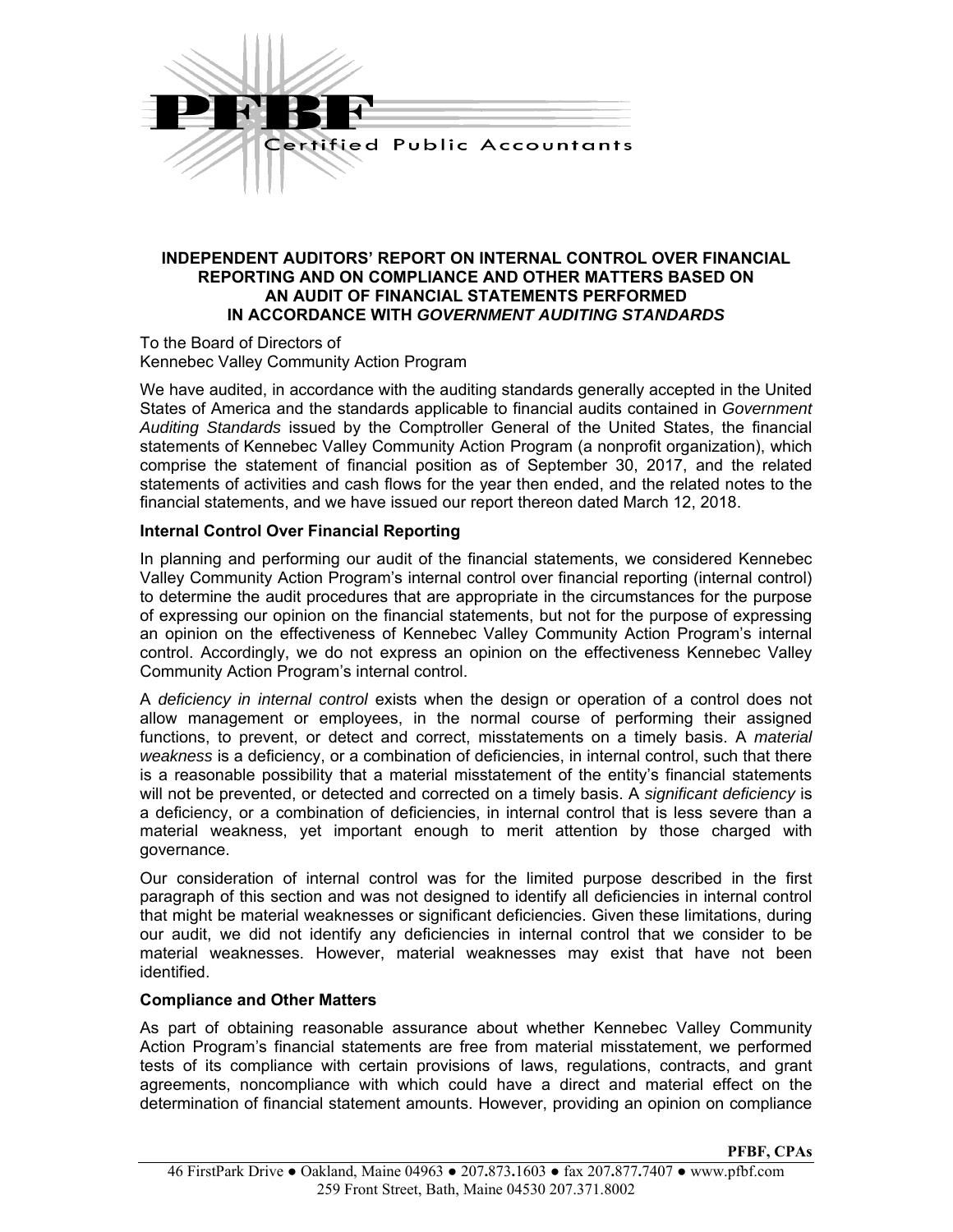with those provisions was not an objective of our audit, and accordingly, we do not express such an opinion. The results of our tests disclosed no instances of noncompliance or other matters that are required to be reported under *Government Auditing Standards.*

## **Purpose of this Report**

The purpose of this report is solely to describe the scope of our testing of internal control and compliance and the results of that testing, and not to provide an opinion on the effectiveness of the Agency's internal control or on compliance. This report is an integral part of an audit performed in accordance with *Government Auditing Standards* in considering the Agency's internal control and compliance. Accordingly, this communication is not suitable for any other purpose.

*Perry, Fitts, Boulette, & Fitton, CPAs* 

March 12, 2018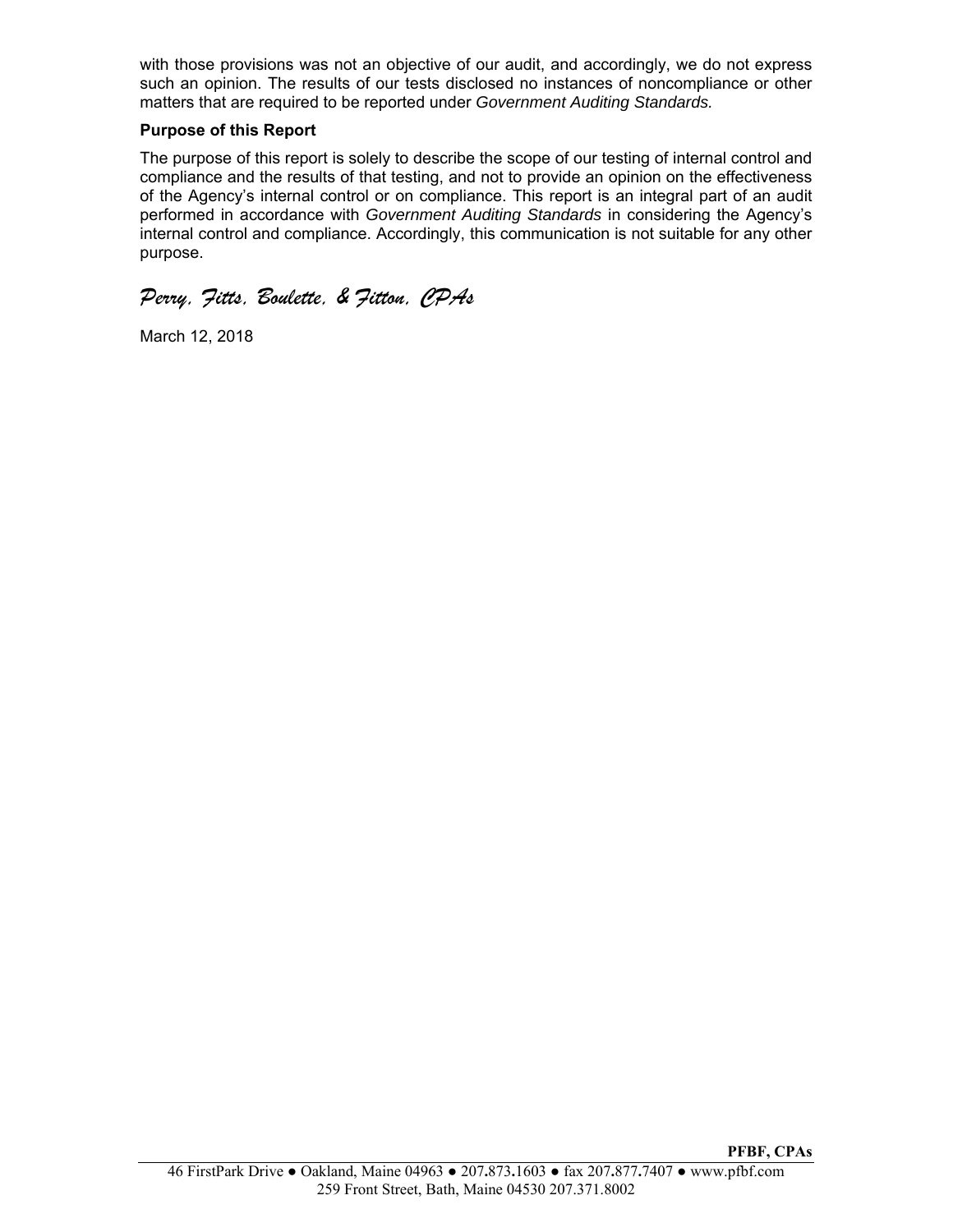

#### **INDEPENDENT AUDITORS' REPORT ON COMPLIANCE FOR EACH MAJOR PROGRAM AND ON INTERNAL CONTROL OVER COMPLIANCE REQUIRED BY THE UNIFORM GUIDANCE**

To the Board of Directors Kennebec Valley Community Action Program

#### **Report on Compliance for Each Major Federal Program**

We have audited Kennebec Valley Community Action Program's compliance with the types of compliance requirements described in the OMB Compliance Supplement that could have a direct and material effect on each of Kennebec Valley Community Action Program's major federal programs for the year ended September 30, 2017. Kennebec Valley Community Action Program's major federal programs are identified in the summary of auditor's results section of the accompanying schedule of findings and questioned costs.

#### *Management's Responsibility*

Management is responsible for compliance with federal statutes, regulations, and the terms and conditions of its federal awards applicable to its federal programs.

#### *Auditor's Responsibility*

Our responsibility is to express an opinion on compliance for each of Kennebec Valley Community Action Program's major federal programs based on our audit of the types of compliance requirements referred to above. We conducted our audit of compliance in accordance with auditing standards generally accepted in the United States of America; the standards applicable to financial audits contained in Government Auditing Standards, issued by the Comptroller General of the United States; and the audit requirements of Title 2 U.S. Code of Federal Regulations Part 200, Uniform Administrative Requirements, Cost Principles, and Audit Requirements for Federal Awards (Uniform Guidance). Those standards and the Uniform Guidance require that we plan and perform the audit to obtain reasonable assurance about whether noncompliance with the types of compliance requirements referred to above that could have a direct and material effect on a major federal program occurred. An audit includes examining, on a test basis, evidence about Kennebec Valley Community Action Program's compliance with those requirements and performing such other procedures as we considered necessary in the circumstances.

We believe that our audit provides a reasonable basis for our opinion on compliance for each major federal program. However, our audit does not provide a legal determination of Kennebec Valley Community Action Program's compliance.

#### *Opinion on Each Major Federal Program*

In our opinion, Kennebec Valley Community Action Program complied, in all material respects, with the types of compliance requirements referred to above that could have a direct and material effect on each of its major federal programs for the year ended September 30, 2017.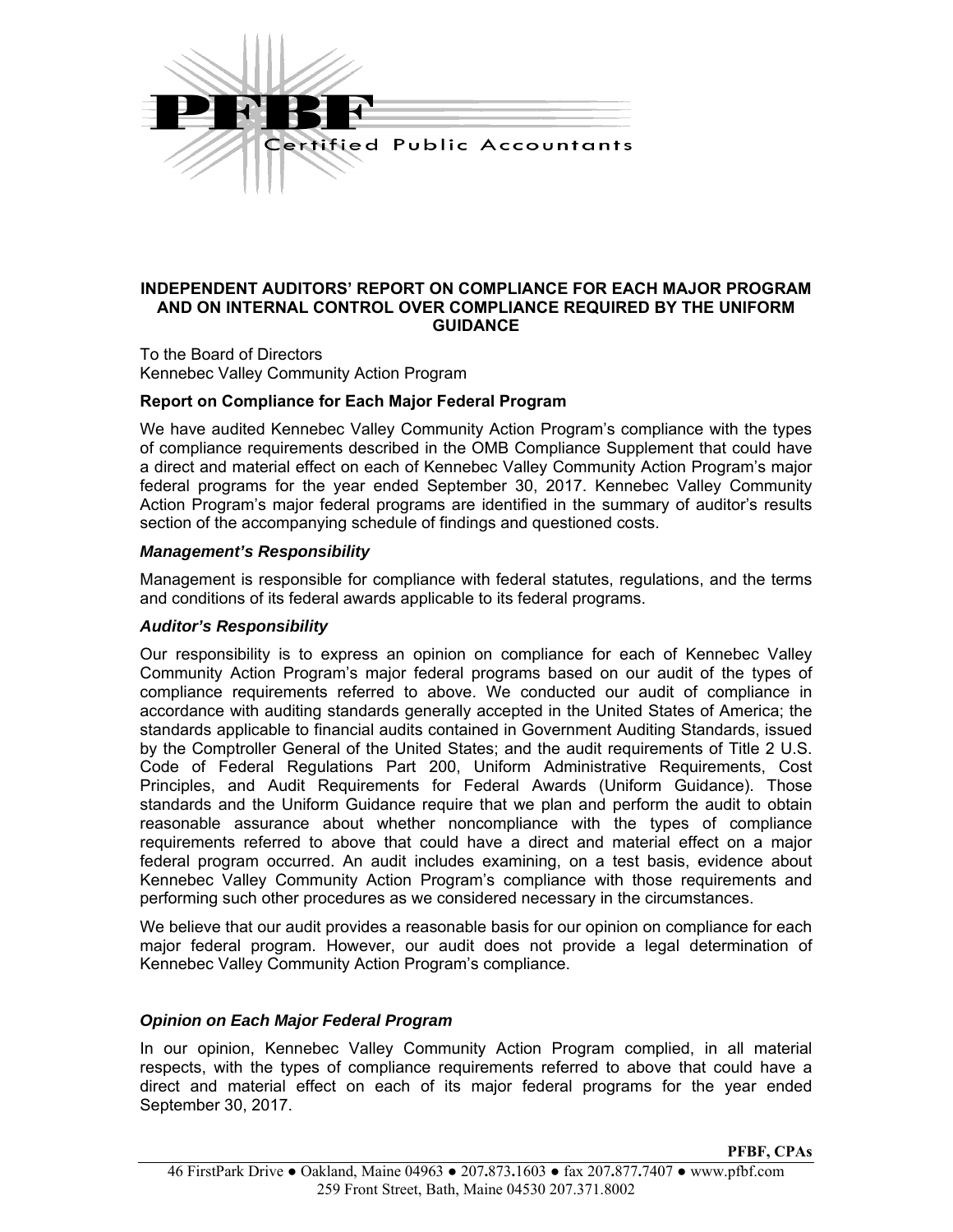## **Report on Internal Control Over Compliance**

Management of Kennebec Valley Community Action Program is responsible for establishing and maintaining effective internal control over compliance with the types of compliance requirements referred to above. In planning and performing our audit of compliance, we considered Kennebec Valley Community Action Program's internal control over compliance with the types of requirements that could have a direct and material effect on each major federal program to determine the auditing procedures that are appropriate in the circumstances for the purpose of expressing an opinion on compliance for each major federal program and to test and report on internal control over compliance in accordance with the Uniform Guidance, but not for the purpose of expressing an opinion on the effectiveness of internal control over compliance. Accordingly, we do not express an opinion on the effectiveness of Kennebec Valley Community Action Program's internal control over compliance.

A deficiency in internal control over compliance exists when the design or operation of a control over compliance does not allow management or employees, in the normal course of performing their assigned functions, to prevent, or detect and correct, noncompliance with a type of compliance requirement of a federal program on a timely basis. A material weakness in internal control over compliance is a deficiency, or combination of deficiencies, in internal control over compliance, such that there is a reasonable possibility that material noncompliance with a type of compliance requirement of a federal program will not be prevented, or detected and corrected, on a timely basis. A significant deficiency in internal control over compliance is a deficiency, or a combination of deficiencies, in internal control over compliance with a type of compliance requirement of a federal program that is less severe than a material weakness in internal control over compliance, yet important enough to merit attention by those charged with governance.

Our consideration of internal control over compliance was for the limited purpose described in the first paragraph of this section and was not designed to identify all deficiencies in internal control over compliance that might be material weaknesses or significant deficiencies. We did not identify any deficiencies in internal control over compliance that we consider to be material weaknesses. However, material weaknesses may exist that have not been identified.

#### **Report on Schedule of Expenditures of Federal Awards Required by the Uniform Guidance**

We have audited the financial statements of Kennebec Valley Community Action Program as of and for the year ended September 30, 2017, and we have issued our report thereon dated March 12, 2018, which contained an unmodified opinion on those financial statements. Our audit was conducted for the purpose of forming an opinion on the financial statements as a whole. The accompanying schedule of expenditures of federal awards is presented for purposes of additional analysis as required by the Uniform Guidance and is not a required part of the financial statements. Such information is the responsibility of management and was derived from and relates directly to the underlying accounting and other records used to prepare the financial statements. The information has been subjected to the auditing procedures applied in the audit of the financial statements and certain additional procedures, including comparing and reconciling such information directly to the underlying accounting and other records used to prepare the financial statements or to the financial statements themselves, and other additional procedures in accordance with auditing standards generally accepted in the United States of America. In our opinion, the schedule of expenditures of federal awards is fairly stated in all material respects in relation to the financial statements as a whole.

**PFBF, CPAs**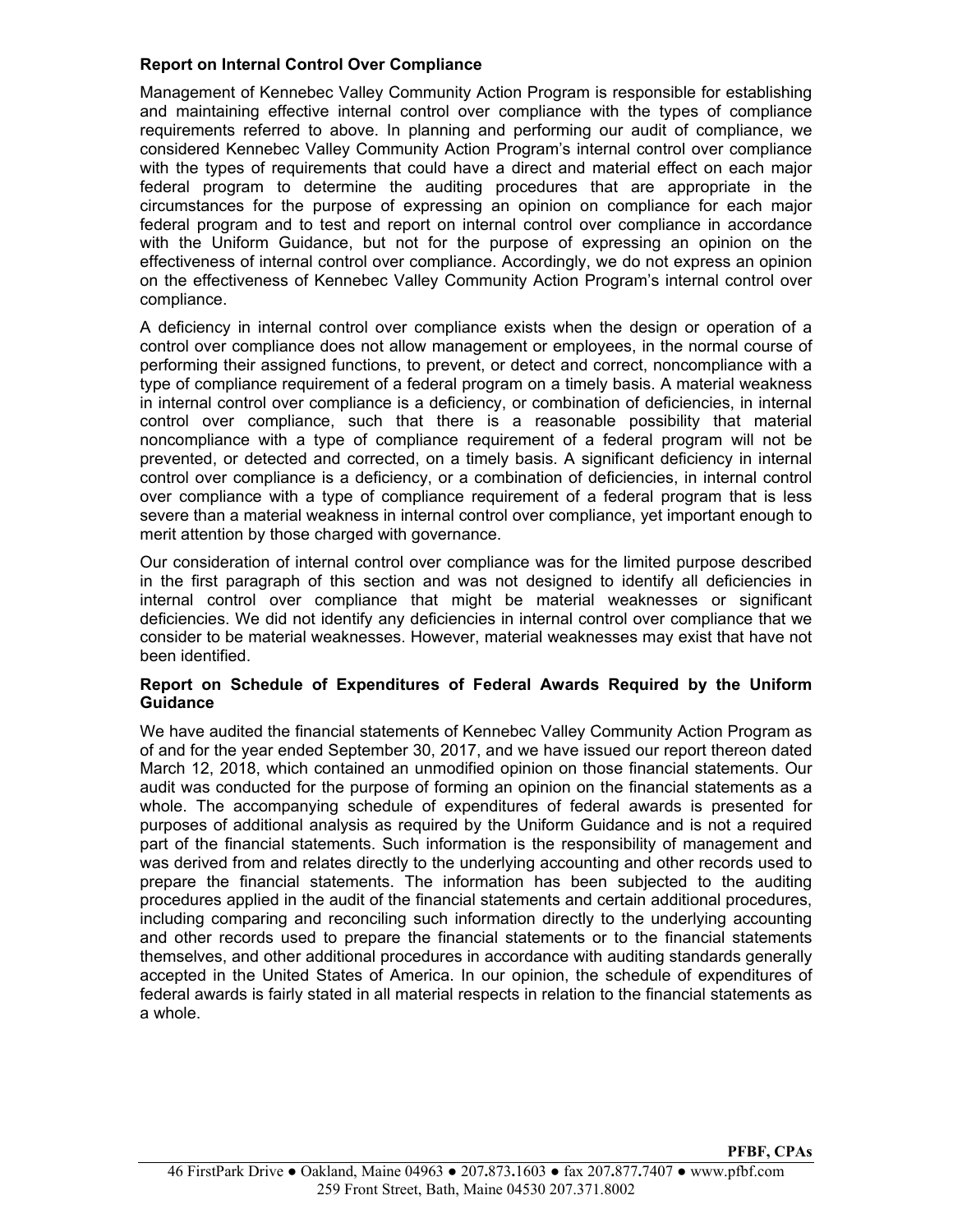The purpose of this report on internal control over compliance is solely to describe the scope of our testing of internal control over compliance and the results of that testing based on the requirements of the Uniform Guidance. Accordingly, this report is not suitable for any other purpose.

*Perry, Fitts, Boulette, & Fitton, CPAs* 

March 12, 2018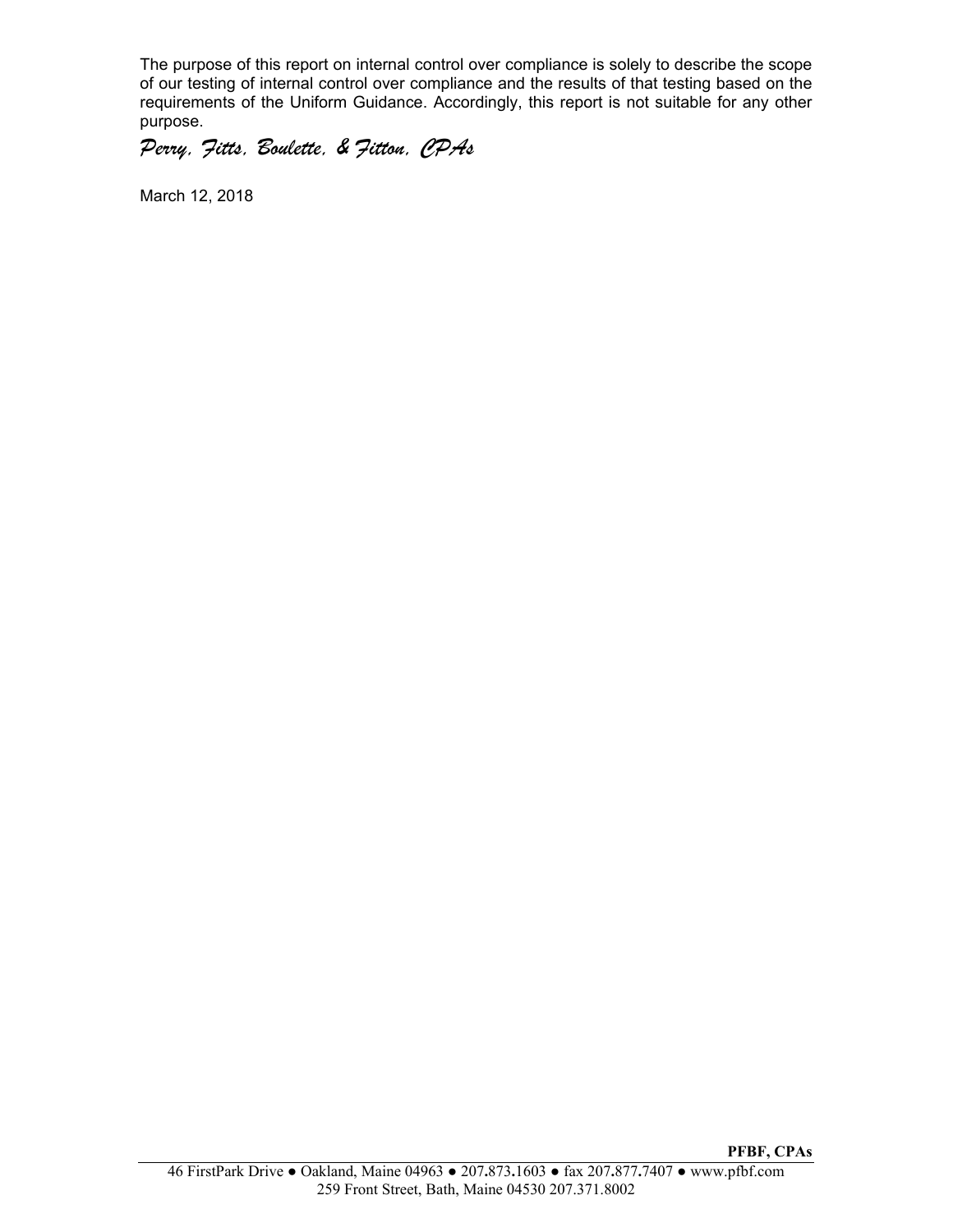#### **KENNEBEC VALLEY COMMUNITY ACTION PROGRAM Schedule of Expenditures of Federal Awards**

**Year Ended September 30, 2017**

| <b>Federal Grantor/</b>                                                                                                       |                  |                                      |                                        |               |        |
|-------------------------------------------------------------------------------------------------------------------------------|------------------|--------------------------------------|----------------------------------------|---------------|--------|
| Pass-Through Grantor/                                                                                                         | <b>CFDA</b>      | Award                                | Award                                  | Federal       |        |
| <b>Program Title</b>                                                                                                          | number           | number                               | term                                   | expenditures  |        |
| U.S. Department of Health and Human Services:                                                                                 |                  |                                      |                                        |               |        |
| Direct Awards:                                                                                                                |                  |                                      |                                        |               |        |
| <b>Head Start</b>                                                                                                             | 93.600           | 01CH2219/04                          | 09/01/17-08/31/18                      | 305,413<br>\$ |        |
| <b>Head Start</b>                                                                                                             | 93.600           | 01CH2219/03                          | 09/01/16-08/31/17                      | 2,921,837     |        |
| Early Head Start/Child Care Partnership                                                                                       | 93.600           | 01HP0008/03                          | 09/01/17-08/31/18                      |               | 70,774 |
| Early Head Start/Child Care Partnership                                                                                       | 93.600           | 01HP0008/02                          | 08/01/16-08/31/17                      | 1,662,075     |        |
| Subtotal U.S. Department of Health and Human Services Head Start                                                              |                  |                                      |                                        | 4,960,099     |        |
| Pass-through State Department of Health and Human Services:                                                                   |                  |                                      |                                        |               |        |
| <b>Community Services Block Grant</b>                                                                                         | 93.569           | CFS-17-7004A                         | 10/01/16-09/30/17                      | 379,686       |        |
| Temporary Assistance for Needy Families/Youth Outreach                                                                        | 93.558           | COM-17-114                           | 04/01/17-03/31/18                      |               | 29,250 |
| Temporary Assistance for Needy Families/Youth Outreach                                                                        | 93.558           | COM-16-114                           | 05/01/16-03/31/17                      |               | 37,644 |
| Child Welfare Services Program/KV Van Child Welfare                                                                           | 93.645           | CFS-16-4004E                         | 02/01/16-06/30/17                      | 103,974       |        |
| Social Services Block Grant/KV Van Low-Income                                                                                 | 93.667           | CFS-18-4004                          | 07/01/17-06/30/18                      |               | 60,944 |
| Social Services Block Grant/KV Van Low-Income & Child Welfare                                                                 | 93.667           | CFS-16-4004E                         | 02/01/16-06/30/17                      | 125,304       |        |
| Subtotal U.S. Department of Health and Human                                                                                  |                  |                                      |                                        |               |        |
| Services/State DHHS                                                                                                           |                  |                                      |                                        | 736,802       |        |
| Pass-through Maine State Housing Authority:                                                                                   |                  |                                      |                                        |               |        |
| Low-Income Home Energy Assistance/Fuel Assistance<br>Low-Income Home Energy Assistance/Fuel Assistance                        | 93.568<br>93.568 | None<br>None                         | 07/01/17-06/30/18                      | 566,020       | 86,941 |
| Low-Income Home Energy Assistance/Weatherization Program                                                                      | 93.568           | None                                 | 07/01/16-07/31/18<br>10/01/16-03/31/19 |               | 18,036 |
| Low-Income Home Energy Assistance/Weatherization Program                                                                      | 93.568           | None                                 | 10/01/15-03/31/18                      | 1,057,561     |        |
| Low-Income Home Energy Assistance/Weatherization Program                                                                      | 93.568           | None                                 | 10/01/14-03/31/18                      | 150,721       |        |
| Subtotal U.S. Department of Health and Human                                                                                  |                  |                                      |                                        |               |        |
| Services/MSHA Low-Income Home Energy Assistance                                                                               |                  |                                      |                                        | 1,879,279     |        |
| Pass-through State Department of Judicial Branch:                                                                             |                  |                                      |                                        |               |        |
| Grants to States for Access & Visitation Programs                                                                             | 93.597           |                                      | 10/01/16-09/30/17                      |               | 10,350 |
| Subtotal U.S. Department Health and Human                                                                                     |                  |                                      |                                        |               |        |
| Services/State Judicial Branch Grants to States for Access/Visitation                                                         |                  |                                      |                                        |               | 10,350 |
| Pass-through Maine Children's Trust:                                                                                          |                  |                                      |                                        |               |        |
| ACA Maternal, Infant, & Early Childhood Home Visiting Program                                                                 | 93.505           | MCT-16-113A                          | 04/01/16-09/30/18                      | 296,647       |        |
| Temporary Assistance for Needy Families/Home Visiting                                                                         | 93.558           | MCT-16-113A                          | 04/01/16-09/30/18                      | 244,901       |        |
| ACA Maternal, Infant, & Early Childhood Home Visiting Formula Program                                                         | 93.870           | MCT-16-113A                          | 04/01/16-09/30/18                      | 195,572       |        |
| Subtotal U.S. Department of Health and Human Services/                                                                        |                  |                                      |                                        |               |        |
| Maine Children's Trust/Home Visiting                                                                                          |                  |                                      |                                        | 737,120       |        |
| Pass-through Western Maine Community Action:                                                                                  |                  |                                      |                                        |               |        |
| PPHF CA to Support Navigators in FF & State Partnership Exchanges                                                             | 93.332           | 1 NAVCA150160-01-00                  | 09/02/16-09/01/17                      |               | 37,407 |
| Subtotal U.S. Department of Health and Human Services/WMCA                                                                    |                  |                                      |                                        |               |        |
| PPHF CA to Support Navigators in FF & State Partnership Exchanges                                                             |                  |                                      |                                        |               | 37,407 |
| Pass-through Consumers for Affordable Health Care:                                                                            |                  |                                      |                                        |               |        |
| Children's Health Insurance Program/Connecting Kids to Coverage                                                               | 93.767           | 1ZOCMS331508-01-01                   | 07/01/17-06/30/18                      |               | 86     |
| Children's Health Insurance Program/Connecting Kids to Coverage<br>Subtotal U.S. Department of Health and Human Services/CAHC | 93.767           | 1ZOCMS331508-01-00                   | 07/01/16-06/30/17                      |               | 10,000 |
| Children's Health Insurance Program                                                                                           |                  |                                      |                                        |               | 10,086 |
| Total U.S. Department of Health and Human Services                                                                            |                  |                                      |                                        | 8,371,143     |        |
|                                                                                                                               |                  |                                      |                                        |               |        |
| U.S. Department of Justice                                                                                                    |                  |                                      |                                        |               |        |
| Pass-through Boys & Girls Clubs of America/Alfond Youth Center                                                                |                  |                                      |                                        |               |        |
| Juvenile Mentoring Program - South End Teen Center                                                                            | 16.726           | OJP-2015-36390                       | 01/01/16-12/31/16                      |               | 653    |
| Total U.S. Department of Justice                                                                                              |                  |                                      |                                        |               | 653    |
|                                                                                                                               |                  |                                      |                                        |               |        |
| U.S. Department of Energy:                                                                                                    |                  |                                      |                                        |               |        |
| Pass-through Maine State Housing Authority:                                                                                   |                  |                                      |                                        |               |        |
| Weatherization Assistance for Low-Income Persons                                                                              | 81.042           | None                                 | 04/01/17-03/31/18                      |               | 17,928 |
| Weatherization Assistance for Low-Income Persons                                                                              | 81.042           | None                                 | 04/01/16-09/30/17                      | 454,087       |        |
| Total U.S. Department of Energy                                                                                               |                  |                                      |                                        | 472,015       |        |
|                                                                                                                               |                  |                                      |                                        |               |        |
| U.S. Department of Agriculture:                                                                                               |                  |                                      |                                        |               |        |
| Pass-through State Department of Health and Human Services:                                                                   |                  |                                      |                                        |               |        |
| Child & Adult Care Food Program                                                                                               | 10.558           | FP-17-448                            | 10/01/16-09/30/17                      | 166,319       |        |
| Total U.S. Department of Agriculture                                                                                          |                  |                                      |                                        | 166,319       |        |
|                                                                                                                               |                  |                                      |                                        |               |        |
| U.S. Department of Transportation:                                                                                            |                  |                                      |                                        |               |        |
| Pass-through Maine Department of Transportation:                                                                              |                  |                                      |                                        |               |        |
| Formula Grants for Rural Areas/RTAP Scholarship<br>Formula Grants for Rural Areas                                             | 20.509<br>20.509 | <b>CSN 36337</b><br><b>CSN 38050</b> | 07/01/16-06/30/17                      | 150,989       |        |
| Formula Grants for Rural Areas                                                                                                | 20.509           | <b>CSN 37754</b>                     | 07/01/17-06/30/18<br>05/01/17-06/30/17 |               | 58,444 |
| Formula Grants for Rural Areas                                                                                                | 20.509           |                                      | 07/01/16-06/30/17                      | 322,747       |        |
| Subtotal U.S. DOT/Maine DOT Formula Grants for Other than                                                                     |                  | CSN 36591                            |                                        |               |        |
| <b>Urbanized Areas</b>                                                                                                        |                  |                                      |                                        | 532,180       |        |
| Enhanced Mobility for Seniors and Individuals with Disabilities                                                               | 20.513           | CSN 36710                            | 07/01/16-06/30/17                      |               | 80,772 |
| Enhanced Mobility for Seniors and Individuals with Disabilities                                                               | 20.513           | CSN 35019                            | 10/06/15-10/06/20                      |               | 58,854 |
| Subtotal U.S. DOT/Maine DOT Formula Grants for Other than                                                                     |                  |                                      |                                        |               |        |
| 6<br><b>Urbanized Areas</b>                                                                                                   |                  |                                      |                                        | 139,626       |        |
| Total U.S. Department of Transportation                                                                                       |                  |                                      |                                        | 671,806       |        |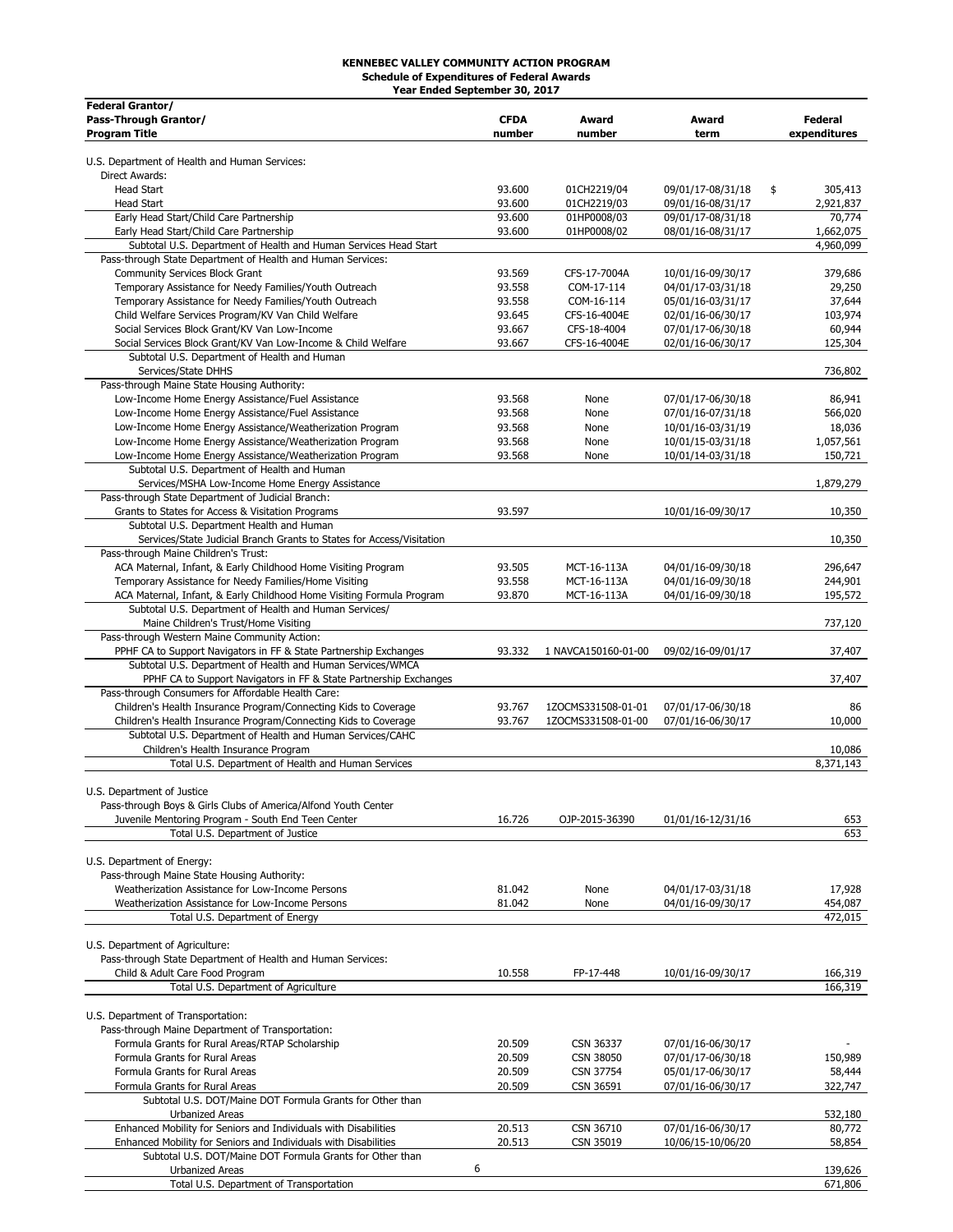#### **KENNEBEC VALLEY COMMUNITY ACTION PROGRAM**

**Schedule of Expenditures of Federal Awards, Continued Year Ended September 30, 2017**

| <b>Federal Grantor/</b>                                              |             |             |                   |              |
|----------------------------------------------------------------------|-------------|-------------|-------------------|--------------|
| Pass-Through Grantor/                                                | <b>CFDA</b> | Award       | Award             | Federal      |
| <b>Program Title</b>                                                 | number      | number      | term              | expenditures |
|                                                                      |             |             |                   |              |
| U.S. Department of Housing & Urban Development:                      |             |             |                   |              |
| Pass-through Maine Department of Economic and Community Development/ |             |             |                   |              |
| City of Rockland:                                                    |             |             |                   |              |
| Community Development Block Grants/State's Program                   | 14.228      | None        | 10/01/15-02/28/17 | 37,867       |
| Community Development Block Grants/State's Program                   | 14.228      | None        | 03/01/17-05/01/18 | 32,553       |
| Total U.S. Department of Housing & Urban Development                 |             |             |                   | 70,420       |
|                                                                      |             |             |                   |              |
| U.S. Department of Treasury:                                         |             |             |                   |              |
| Pass-through NeighborWorks America:                                  |             |             |                   |              |
| NeighborWorks America/Foreclosure Mitigation Counseling              | 21.000      | Round 10    | 06/10/16-06/30/17 | 12,613       |
| NeighborWorks America/HUD Home Ownership Ed & Counseling             | 21,000      | None        | 04/01/17-03/31/18 | 5,234        |
| NeighborWorks America/HUD Home Ownership Ed & Counseling             | 21,000      | None        | 10/01/15-03/31/17 | 24,000       |
| NeighborWorks America                                                | 21,000      | None        | 10/01/16-Open     | 58,346       |
| NeighborWorks America                                                | 21.000      | <b>None</b> | 10/01/14-Open     | 18,871       |
| NeighborWorks America                                                | 21,000      | None        | 10/01/13-Open     | 4,950        |
| Total U.S. Department of Treasury/NeighborWorks America              |             |             |                   | 124,014      |
|                                                                      |             |             |                   |              |

 **Total Expenditures of Federal Awards \$ 9,876,370** 

See accompanying notes to schedule of expenditures of federal awards.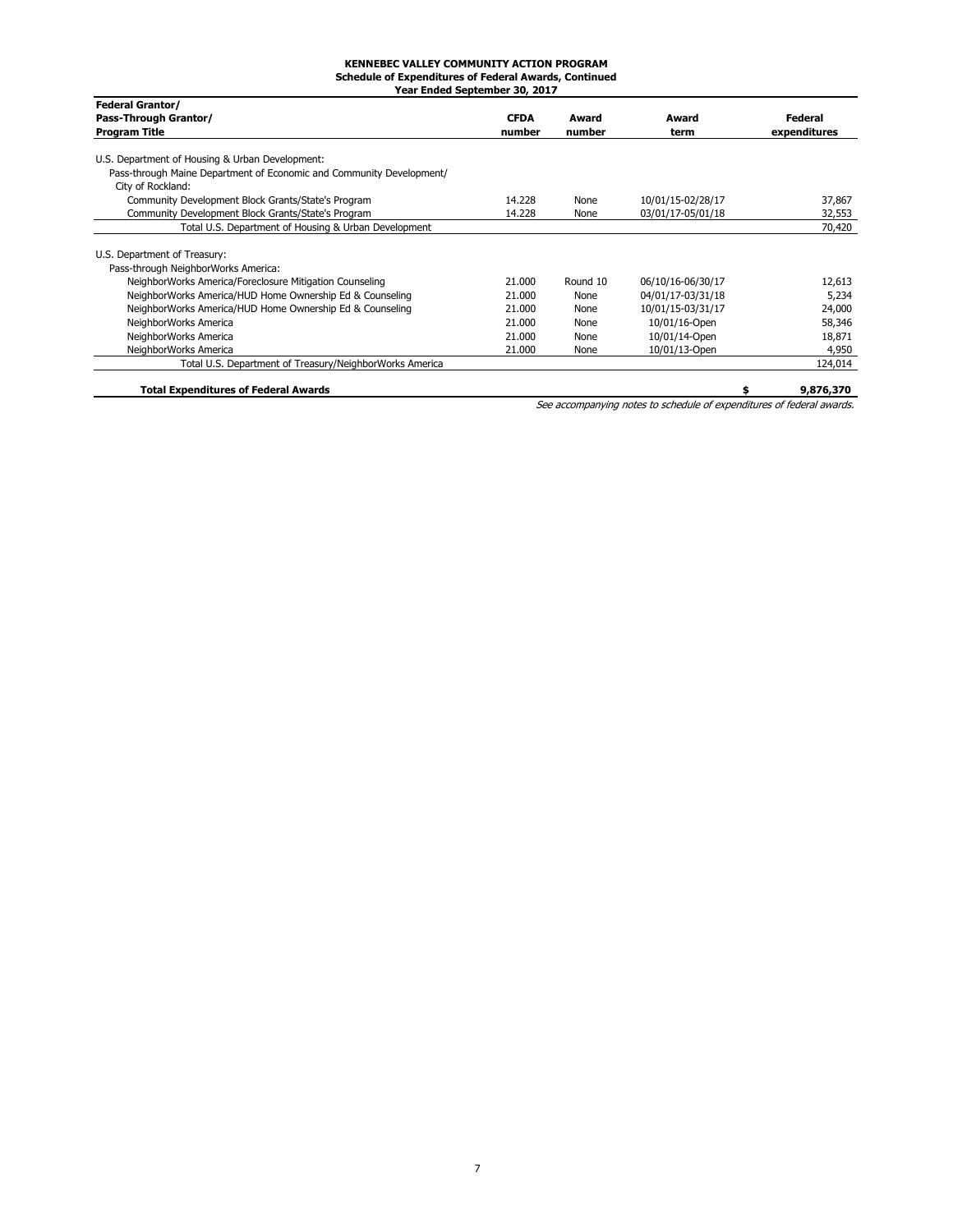#### PURPOSE OF THE SCHEDULE

The Uniform Guidance requires a Schedule of Expenditures of Federal Awards showing total expenditures for each federal award program as identified in the Catalog of Federal Domestic Assistance (CFDA).

## SIGNIFICANT ACCOUNTING POLICIES

- A. Reporting Entity The accompanying schedule includes all federal award programs of Kennebec Valley Community Action Program for the fiscal year ended September 30, 2017. The reporting entity is defined in the notes to financial statements of Kennebec Valley Community Action Program.
- B. Basis of Presentation The information in the accompanying schedule of expenditures of federal awards is presented in accordance with the Uniform Guidance.
	- 1. Pursuant to the Uniform Guidance, federal awards are defined as assistance provided by a federal agency, either directly or indirectly, in the form of grants, contracts, cooperative agreements, loans, loan guarantees, property, interest subsidies, insurance, or direct appropriations.
	- 2. Major Programs The Uniform Guidance establishes the level of expenditures or expenses to be used in defining major federal award programs. Major programs for the Kennebec Valley Community Action Program are identified in the summary of auditor's results in the Schedule of Findings and Questioned Costs.
- C. Basis of Accounting The information presented in the Schedule of Expenditures of Federal Awards is presented on the accrual basis of accounting, which is consistent with the reporting in the Kennebec Valley Community Action Program's financial statements.
- D. Indirect Cost Rate The Organization has not elected to use the 10% de minimis indirect cost rate.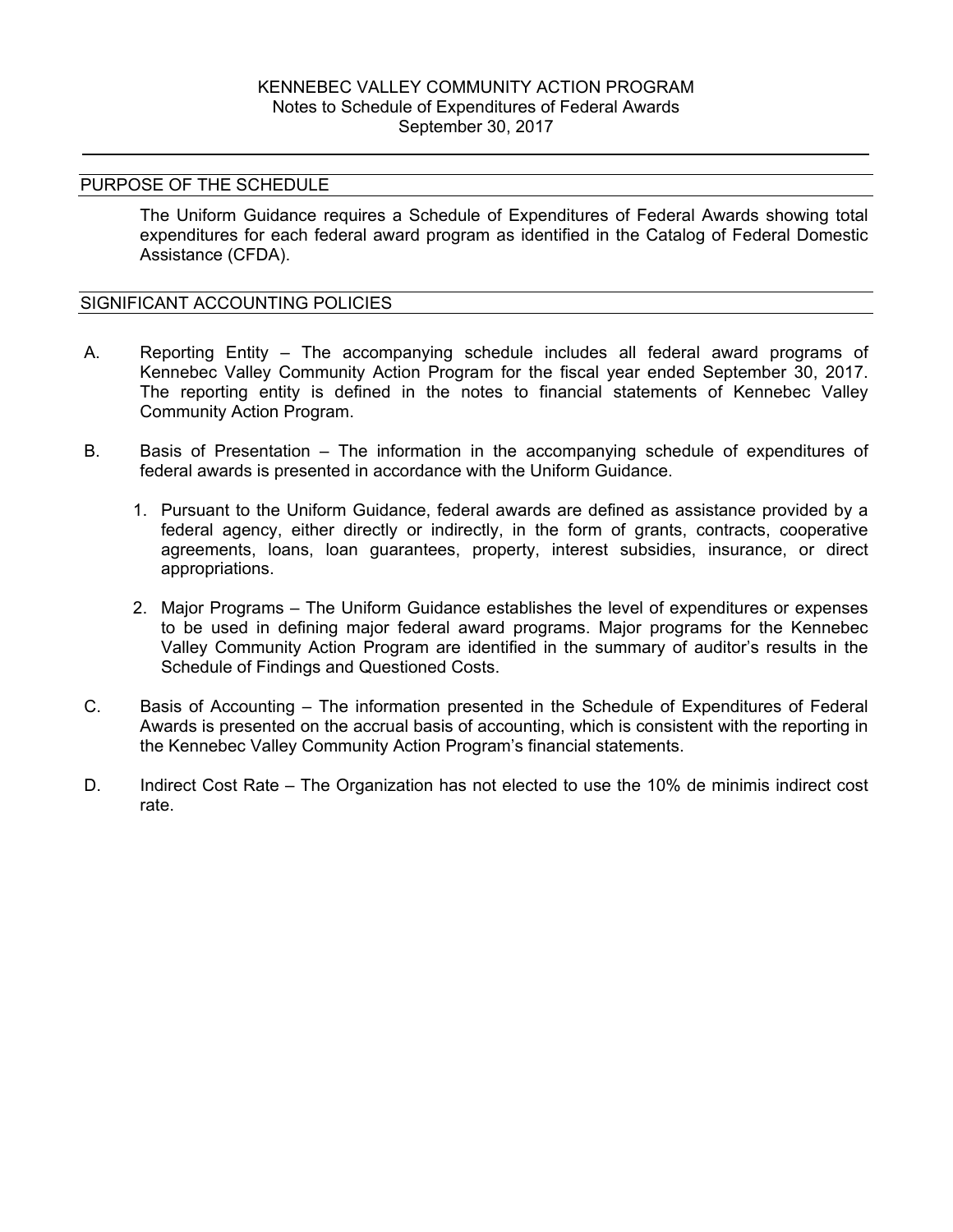## KENNEBEC VALLEY COMMUNITY ACTION PROGRAM Schedule of Findings and Questioned Costs September 30, 2017

## **Section I – Summary of Auditor's Results**

| <b>Financial Statements</b>                                                                                         |                                                            |
|---------------------------------------------------------------------------------------------------------------------|------------------------------------------------------------|
| Type of auditor's report issued:                                                                                    | Unmodified                                                 |
| Internal control over financial reporting:<br>Material weaknesses identified?<br>Significant deficiency identified? | <b>No</b><br>No                                            |
| Noncompliance material to financial statements noted?                                                               | No                                                         |
| <b>Federal Awards</b>                                                                                               |                                                            |
| Internal control over major programs:<br>Material weaknesses identified?<br>Significant deficiency identified?      | No<br><b>No</b>                                            |
| Type of auditor's report issued on compliance<br>for major programs:                                                | Unmodified                                                 |
| Any audit findings disclosed that are required<br>to be reported in accordance with<br>the Uniform Guidance?        | No                                                         |
| Identification of major programs:                                                                                   |                                                            |
| <b>CFDA Number(s)</b>                                                                                               | Name of Federal Program or Cluster                         |
| 93.600<br>20.509                                                                                                    | <b>Head Start</b><br><b>Formula Grants for Rural Areas</b> |
| Dollar threshold used to distinguish<br>between Type A and Type B programs:                                         | \$750,000                                                  |
| Auditee qualified as low-risk auditee?                                                                              | Yes                                                        |

**Section II – Findings Required to be Reported under Government Auditing Standards None** 

**Section III – Findings and Questioned Costs for Major Federal Awards None**